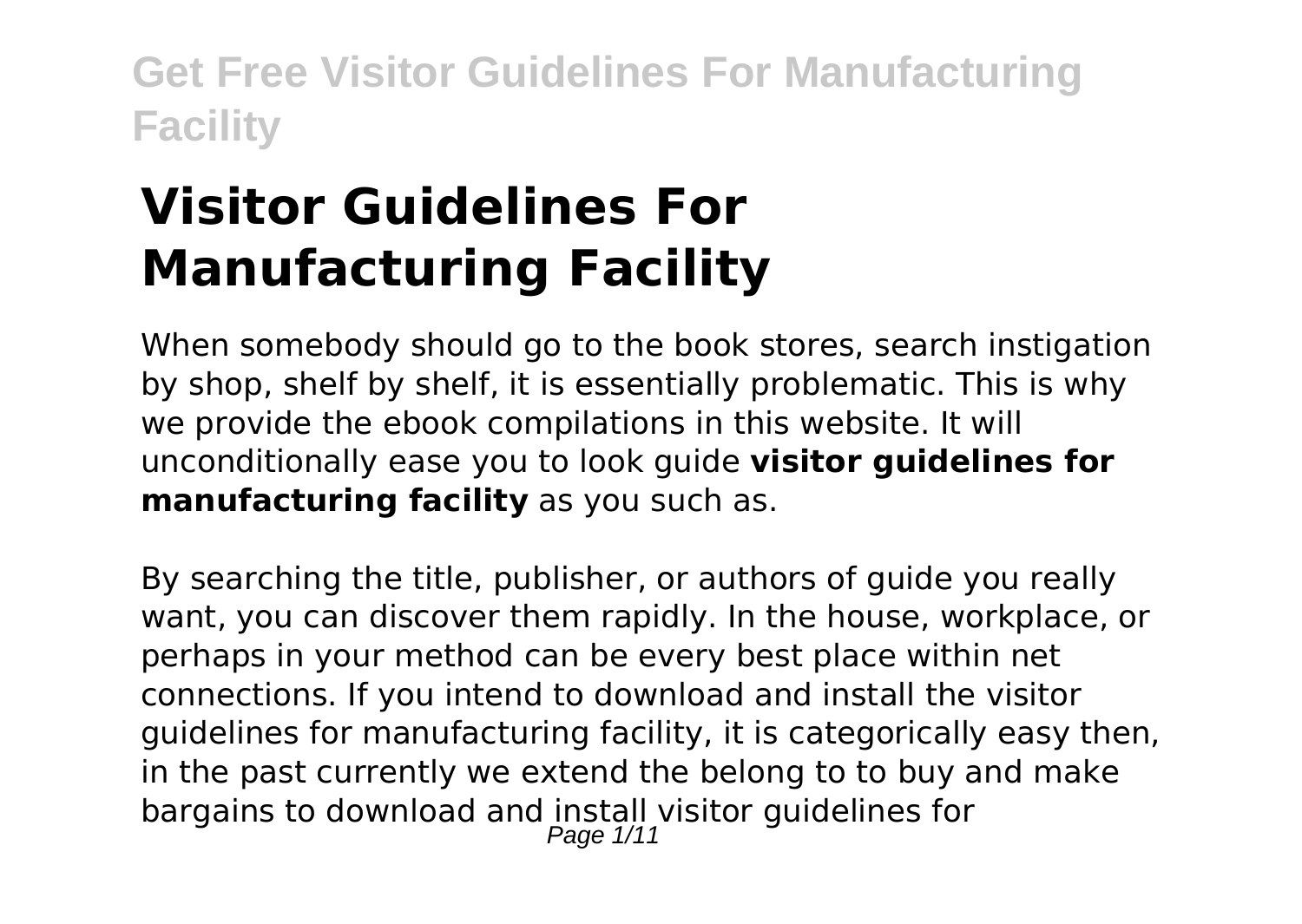manufacturing facility correspondingly simple!

A keyword search for book titles, authors, or quotes. Search by type of work published; i.e., essays, fiction, non-fiction, plays, etc. View the top books to read online as per the Read Print community. Browse the alphabetical author index. Check out the top 250 most famous authors on Read Print. For example, if you're searching for books by William Shakespeare, a simple search will turn up all his works, in a single location.

### **Visitor Guidelines For Manufacturing Facility**

Every organization and business (from law firms to manufacturing companies) need a policy that addresses visitors to the workplace. These workplace policies protect visitors, employees and the business at-large. Visitors can hurt themselves, hurt others or cause damage to property.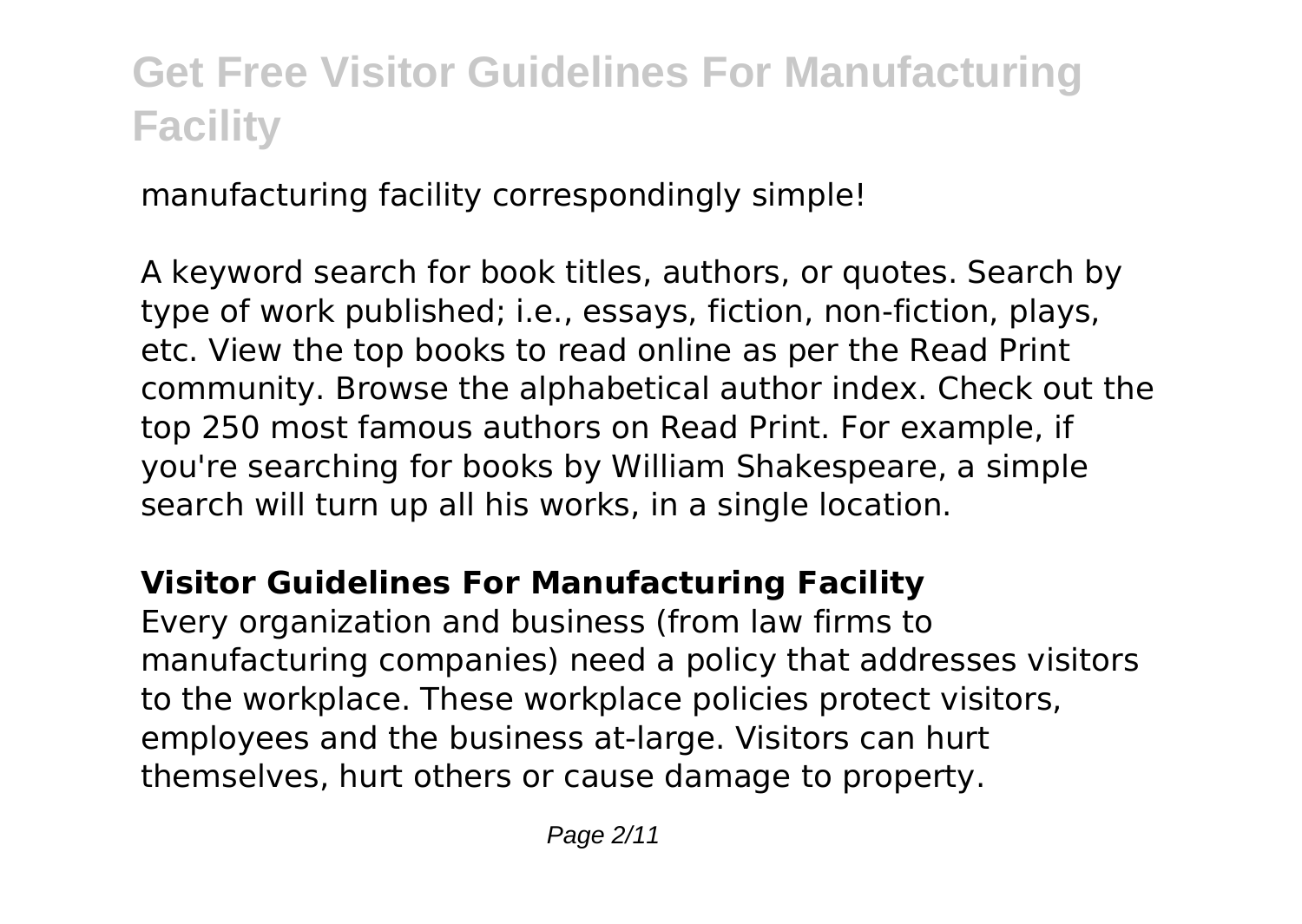### **Protect Your Company With a Visitor Access Policy**

Visitor Guidelines For Manufacturing Facility Every organization and business (from law firms to manufacturing companies) need a policy that addresses visitors to the workplace. These workplace policies protect visitors, employees and the business at-large. Visitors can hurt themselves, hurt others or cause damage to property. Protect Your Company With a Visitor Access Policy Manufacturing facilities are an

#### **Visitor Guidelines For Manufacturing Facility**

Manufacturing facilities are an integral part of the United States' supply chain. Some facilities are part of the critical manufacturing sector pdf icon external icon identified by the U.S. Department of Homeland Security's Cybersecurity and Infrastructure Security Agency. CDC's Critical Infrastructure Guidance advises that critical infrastructure workers may be permitted to continue ...  $_{Page\ 3/11}$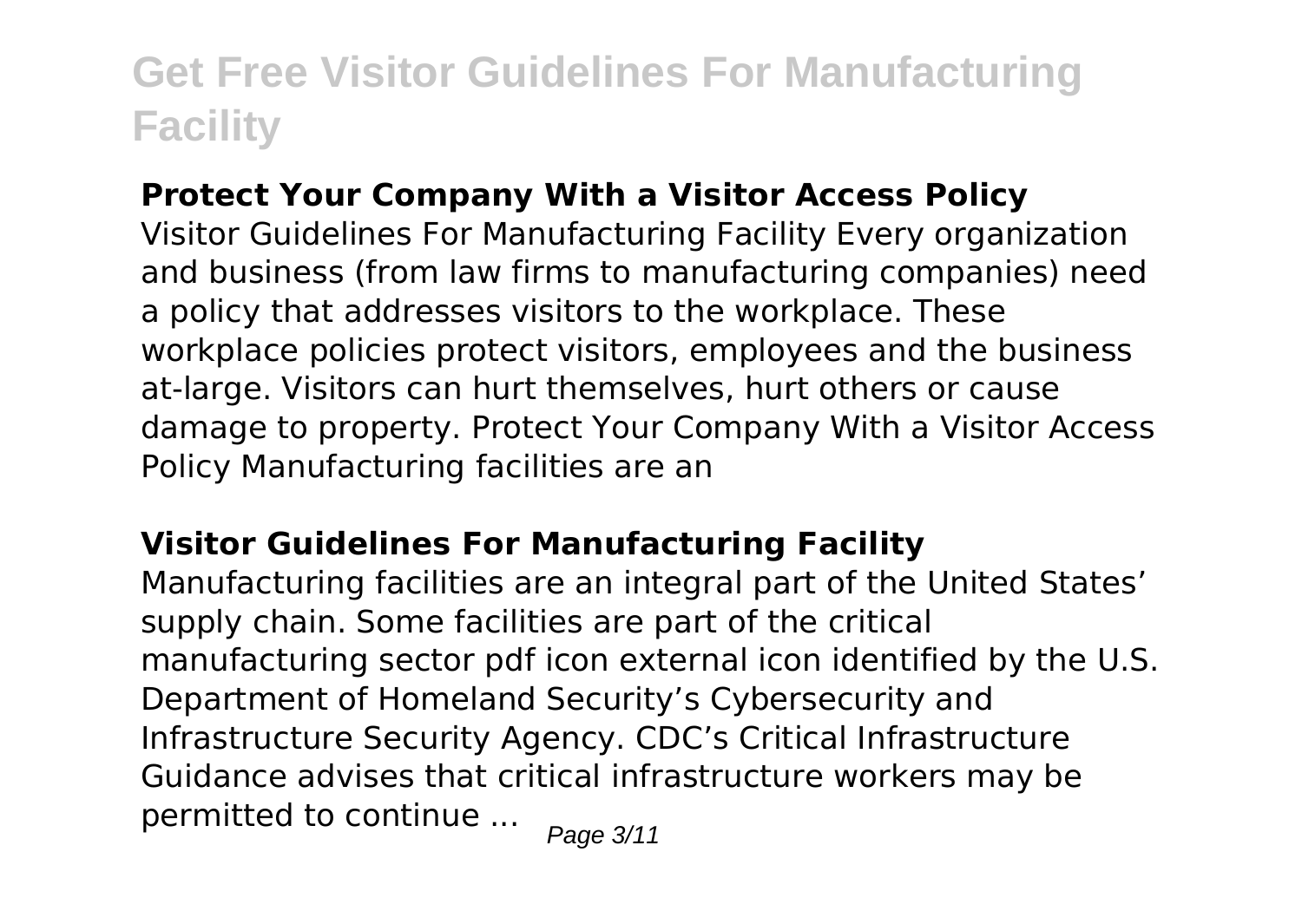### **Manufacturing Workers and Employers | CDC**

Visitors must wear a visitor's pass on the jacket or shirt pocket so as to display that the individual is an authorized visitor. Supervisors are to challenge strangers in the plant who do not display the visitor's pass to determine their authority for access to our facility.

### **Workplace Visitors Sample Policy, Plus 14 Key Points - EHS ...**

download books visitor guidelines for manufacturing facility for free books visitor guidelines for. visitor guidelines for manufacturing facility Golden Education World Book Document ID f45ce8c0 Golden Education World Book manufacturing facility to read read online visitor guidelines for manufacturing wondering if your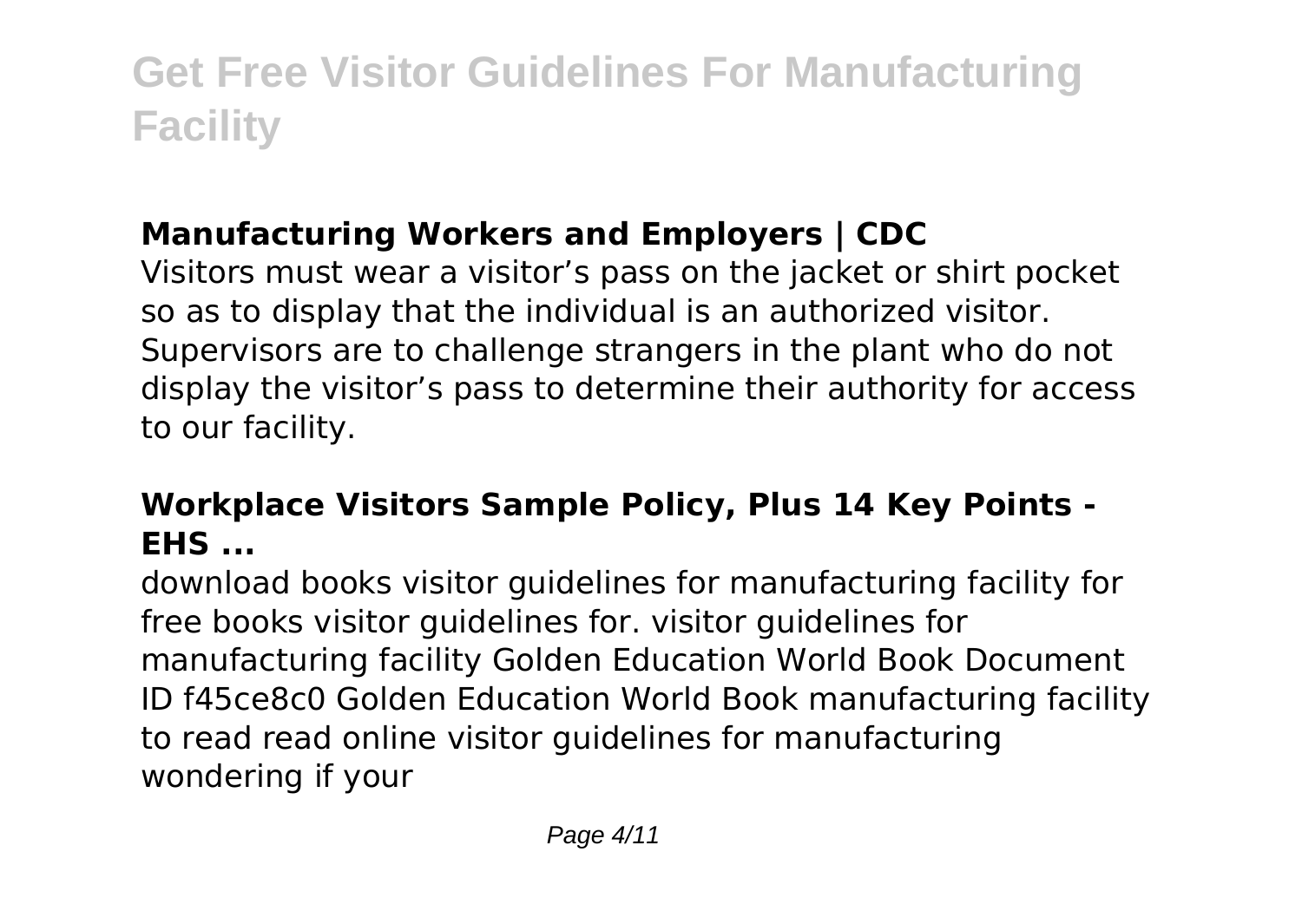#### **Visitor Guidelines For Manufacturing Facility**

Unfortunately, visitors with leg casts, crutches or canes, will not be permitted in manufacturing plants (machine & consumable facilities) unless arrangements have been made in advance to provide a wheelchair and tour assistant. (1) Safety-toe shoes are required when leaving designated tour paths or entering active work areas.

#### **LINCOLN ELECTRIC Visitor Safety Guidelines**

All visitors must sign in and out at reception. Smoking is not permitted anywhere inside or outside on company property. Shoes must be hard-soled and close-toed with no more than ½ inch heel. Cell phone use is not permitted in the production and warehouse areas. Food and beverages including gum, mints, and cough drops are not

### **VISITOR SAFETY & GMP GUIDELINES - GFR Pharma**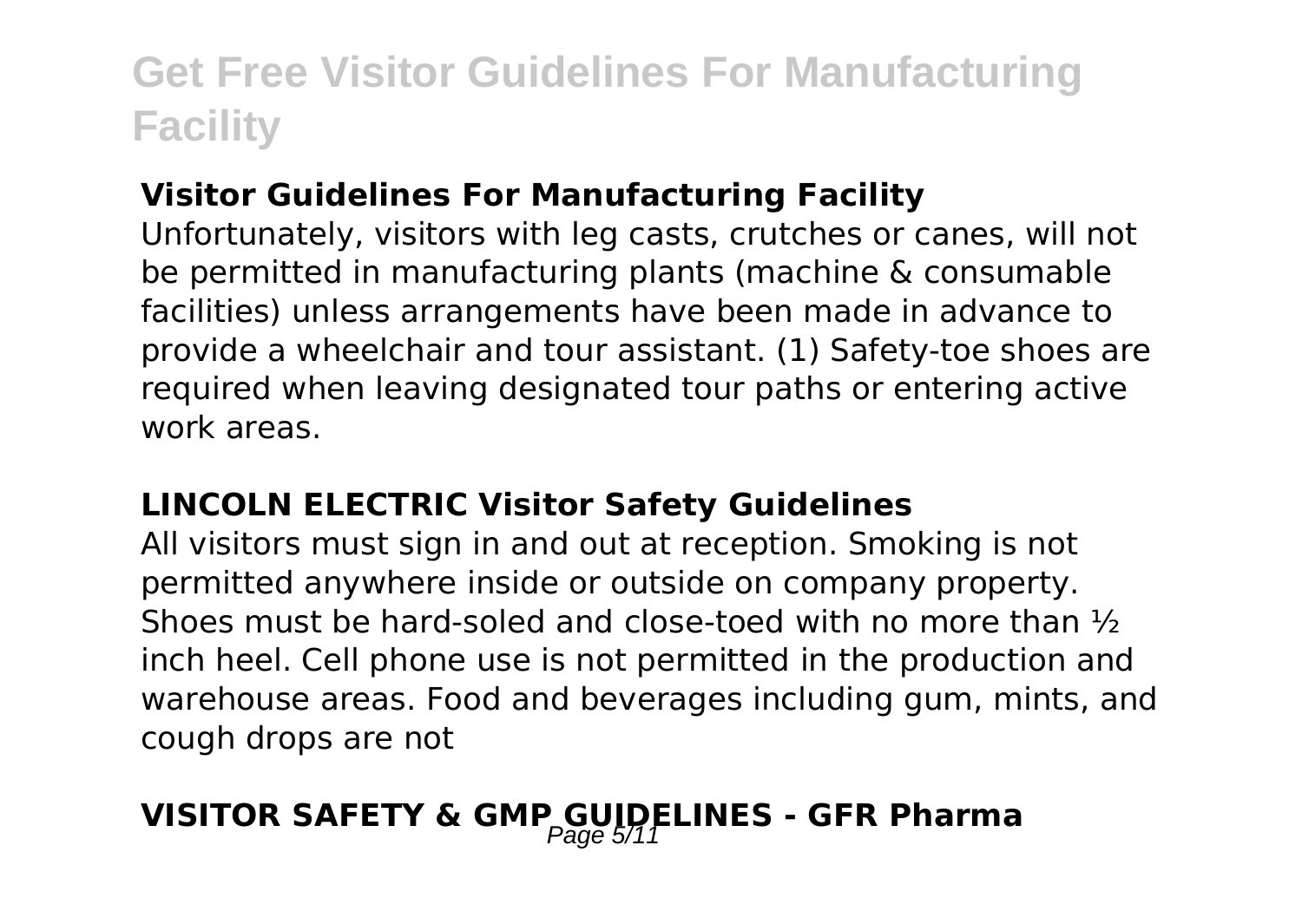work tasks,and designate a person at each facility to implement the plan. • Incorporate the CDPH Face Covering Guidance CDPH Face Covering Guidance. • Identify contact information for the local health department where the facility is located for communicating information about COVID-19 outbreaks among workers.

### **COVID-19 INDUSTRY GUIDANCE**

VISITOR'S POLICY GUIDELINES Bissinger's is a food processing facility and the following must be observed: • Do not enter the production area unless guided by a Bissinger's employee. • Hairnets must be worn in all production and warehouse areas. Beard nets must be worn by an individual that has any amount of facial hair.

#### **VISITOR'S POLICY GUIDELINES - aiche.org**

Visitors must be 18 years old or plder, except in special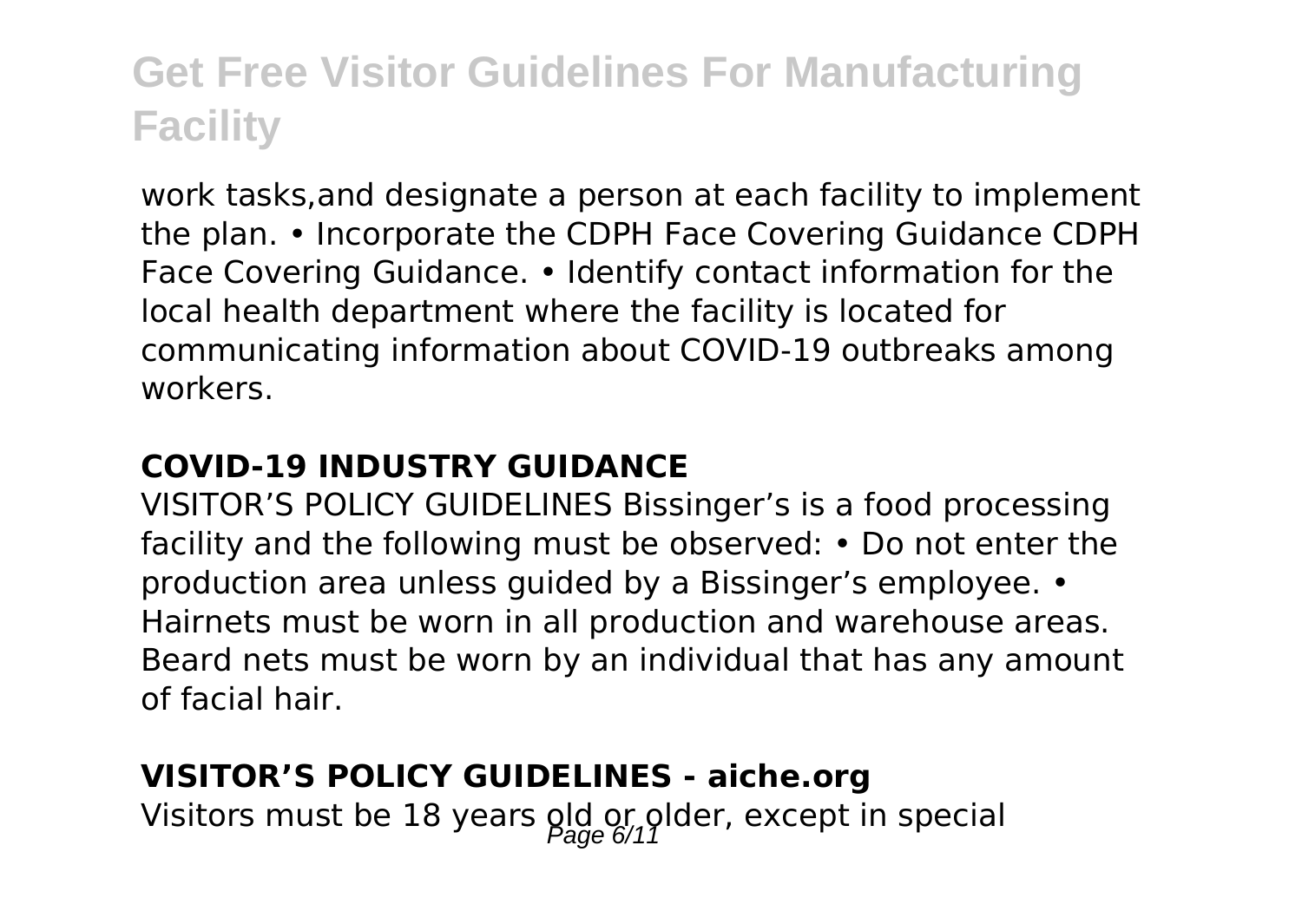circumstances. Visitors must undergo temperature and symptom screening upon arrival, perform hand hygiene and wear appropriate personal protective equipment at all times.

**COVID-19 General Visitation Guidelines & Visitor Policy ...** ("Interim COVID-19 Guidance for Manufacturing") was created to provide owners/operators of manufacturing sites and their employees and contractors with precautions to help protect against the spread of COVID-19 as manufacturing sites reopen. These guidelines are minimum requirements only and any employer is free to provide additional

### **INTERIM GUIDANCE FOR MANUFACTURING ACTIVITIES DURING THE ...**

A good inspection score means that an establishment follows good manufacturing practice. Guidelines. ... washing and toilet facilities, floor drainage and sewage system are adequate for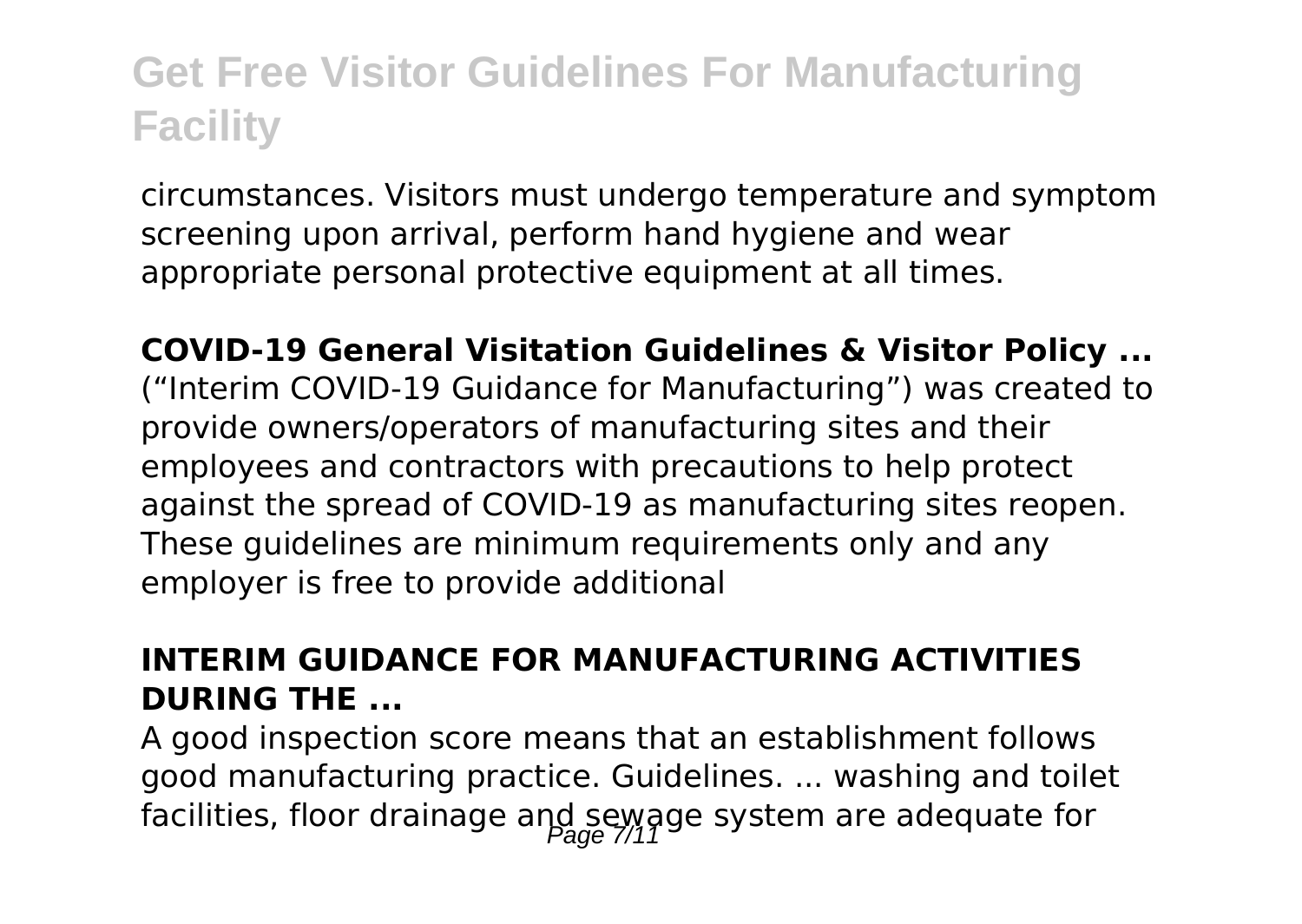sanitary ...

### **Good Manufacturing Practice (GMP) Guidelines/Inspection**

**...**

General Rules All visitors must agree to abide by all FDA, state and local regulations governing the operation of this facility. 1. Visitors must wear clean outer garments that are washable. Shoes must be in good repair and of leather construction.

#### **Rules for Plant Visitors - Almond**

Guidance and regulatory information on Food and Dietary Supplements; includes guidance for industry as well as manufacturing processes, food facility registration, HACCP, retail food protection ...

### **Guidance & Regulation (Food and Dietary Supplements) | FDA** Page 8/11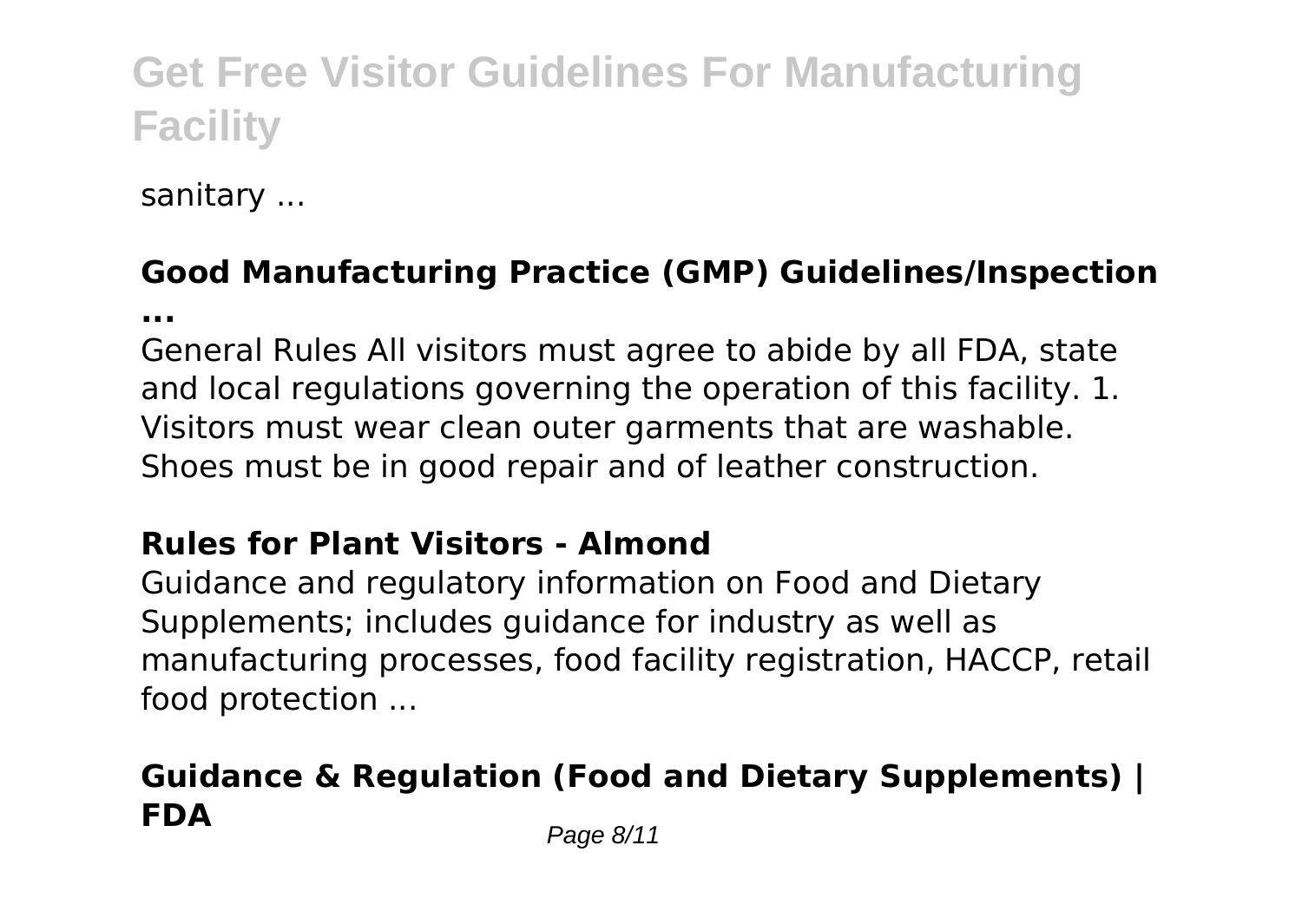A comprehensive visitor policy should take into account which areas of the facility are open to visitors and which are not. This can vary by the type of guest. For example, an HVAC repairperson would have access to different parts of the building than a sales rep coming to try to sell a new server to the I.T. department.

#### **9 visitor policy basics to keep your business secure ...**

Policy elements. The following rules apply for all kinds of visitors: Visitors should sign in at the [reception/ gate/ front-office] and show some form of. identification. Visitors will receive passess and return them to [reception/ gate/ front-office] once the visit. is over.

#### **Workplace Visitor Policy - Workable**

The following rules apply for all kinds of visitors: Visitors should sign in at the [ reception/  $g_{\text{area}}(f_{11})$  retrice] and show some form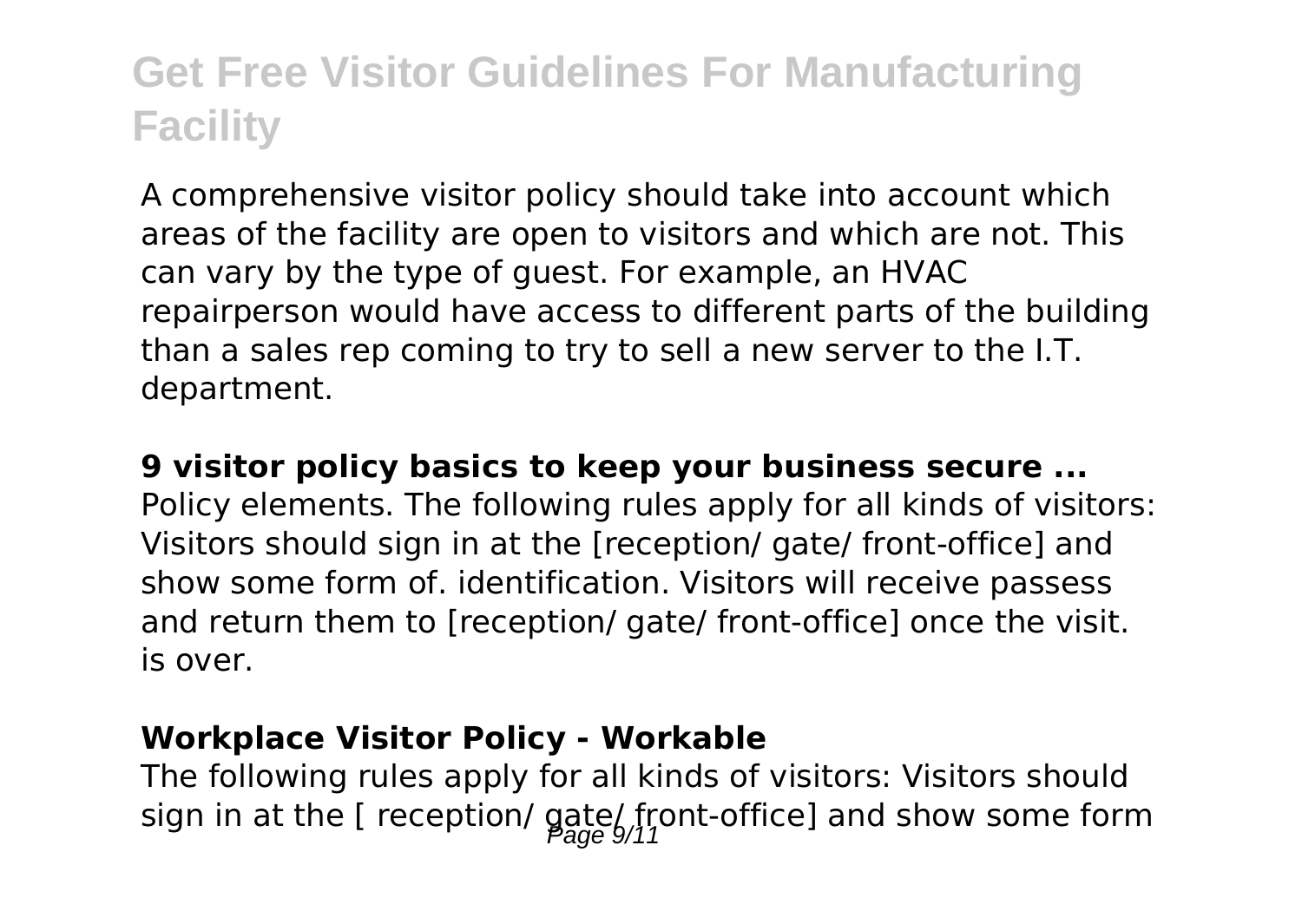of identification. Visitors will receive passess and return them to [ reception/ gate/ front-office] once the visit is over. Employees must always tend to their visitors while they are inside our premises.

### **Workplace Visitor Policy Template | Workable**

Before planning your visitor policy, remember to make it unique to your industry or company's needs. However, there are some universal elements that you should consider while setting up the policy: Each visitor should be authorized. Define who and in what way gives access to visitors.

#### **Workplace Visitor Policies and Guidelines | Unlocked by Kisi**

Visitor Guidelines For Manufacturing Facility Visitor Guidelines For Manufacturing Facility If you ally craving such a referred Visitor Guidelines For Manufacturing Facility book that will have